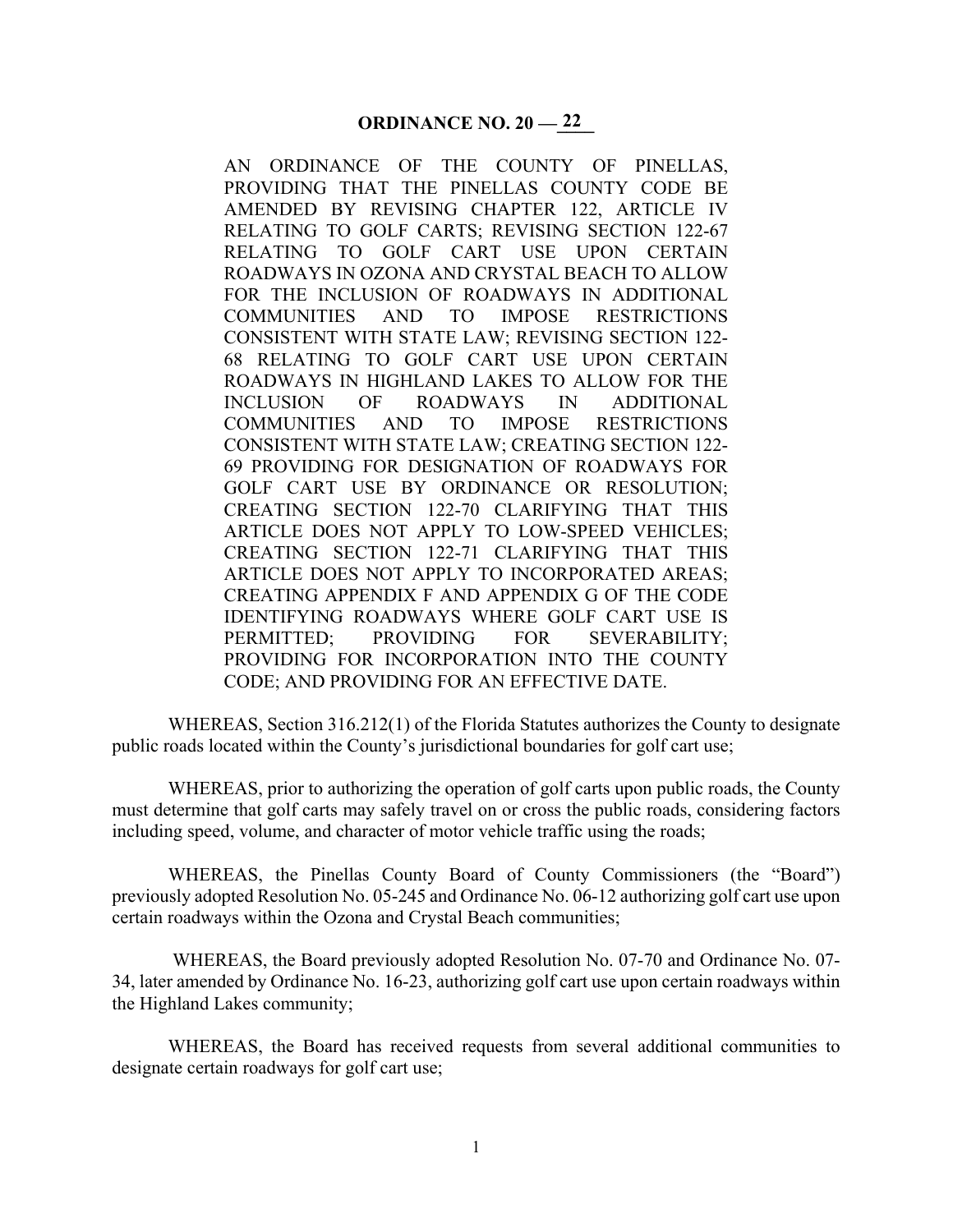WHEREAS, the Board anticipates similar requests from other communities;

WHEREAS, given these outstanding and anticipated requests, the Board wishes to streamline the process by which roadways are designated for golf cart use; and

WHEREAS, to that end, the Board wishes to: (a) clarify that roadways may be designated for golf cart use by ordinance or resolution; (b) add appendices where the geographical limits of roadways designated for golf cart use may be codified; and (c) codify maps illustrating the previously established Ozona, Crystal Beach, and Highland Lakes areas.

## **NOW THEREFORE, BE IT ORDAINED** BY THE BOARD OF COUNTY COMMISSIONERS OF PINELLAS COUNTY, FLORIDA, THAT:

Section 1. Section 122-67 of the Pinellas County Code is hereby amended to read as follows:

Sec. 122-67. Golf Carts Permitted upon Certain County Roads at Any Hour.

Golf carts operated by any person possessing a valid driver's license pursuant to F.S. §322.03 and equipped in the manner prescribed by this section may travel on or cross the public roads as set forth in Appendix F of this code at any hour when operated in accordance with the following:

(1) The golf cart must be incapable of exceeding 20 miles per hour.

(2) The golf cart must be equipped with efficient brakes, reliable steering apparatus, safe tires, a rearview mirror, and red reflectorized warning devices in both the front and rear.

(3) The golf cart must be equipped with headlights, brake lights, turn signals, and a windshield if operated during the hours between sunset and sunrise.

(4) A violation of this section is punishable either pursuant to Section 316.212 of the Florida Statutes, as may be amended, or Section 1-8 of this code, as may be amended.

(5) The roads designated in Appendix F will be posted by appropriate signs to alert the public and law enforcement as to the boundaries where golf carts may operate.

(6) Operation of golf carts upon public sidewalks is expressly prohibited, except where authorized under the Americans with Disabilities Act or otherwise by law.

Section 2. Section 122-68 of the Pinellas County Code is hereby amended to read as follows:

Sec. 122-68. Golf Carts Permitted upon Certain County Roads from Sunrise to Sunset.

Golf carts operated by any person possessing a valid driver's license pursuant to F.S. §322.03 and equipped in the manner prescribed by this section may travel on or cross the public roads as set forth in Appendix G of this code during the hours between sunrise and sunset when operated in accordance with the following: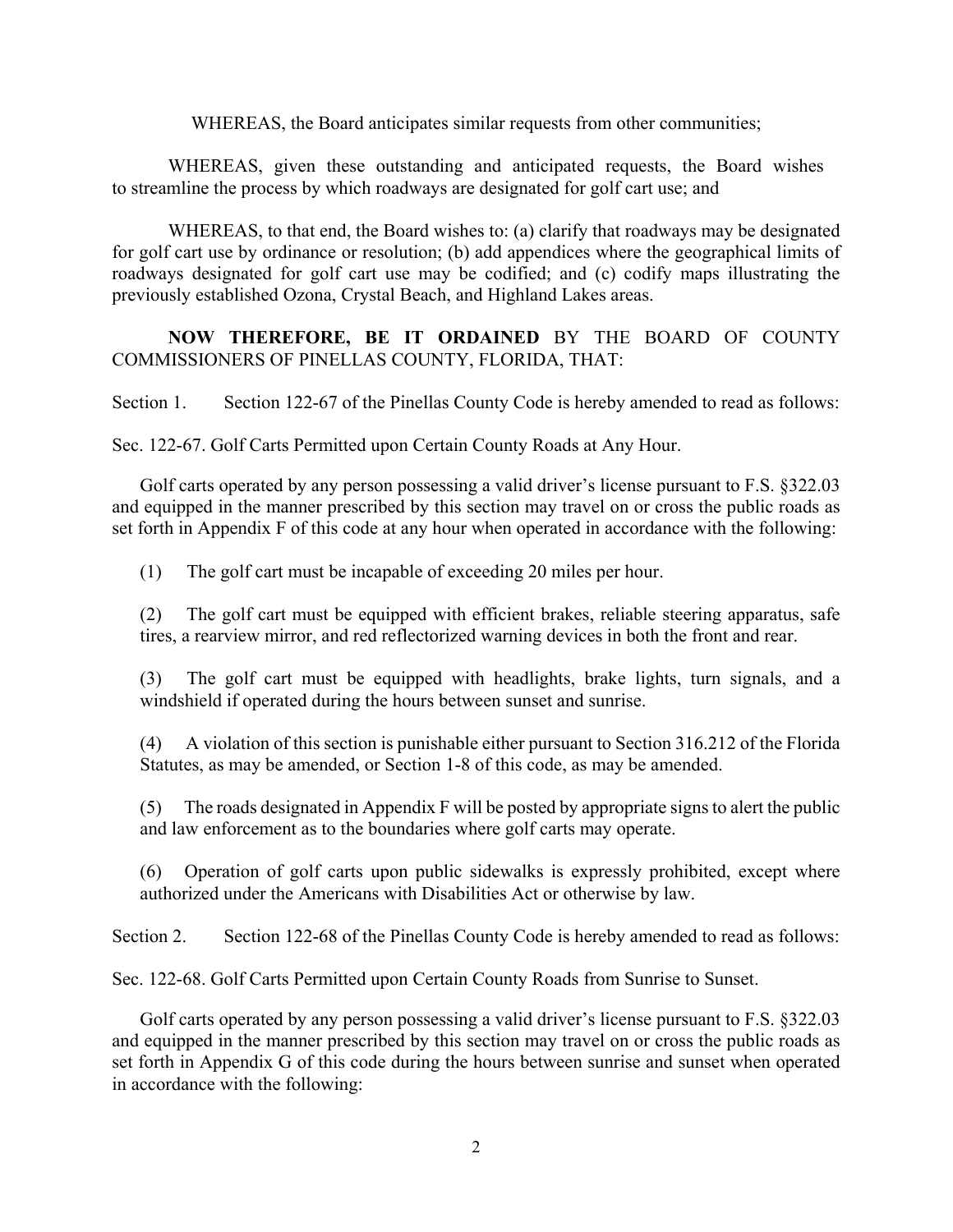(1) The golf cart must be incapable of exceeding 20 miles per hour.

(2) The golf cart must be equipped with efficient brakes, reliable steering apparatus, safe tires, a rearview mirror, and red reflectorized warning devices in both the front and rear.

(3) A violation of this section is punishable either pursuant to Section 316.212 of the Florida Statutes, as may be amended, or Section 1-8 of this code, as may be amended.

(4) The roads designated in Appendix G will be posted by appropriate signs to alert the public and law enforcement as to the boundaries where golf carts may operate.

(5) Operation of golf carts upon public sidewalks is expressly prohibited, except where authorized by the Americans with Disabilities Act or otherwise by law.

Section 3. Section 122-69 of the Pinellas County Code is hereby added as follows:

Sec. 122-69. Designation of Certain County Roads for Golf Cart Use.

The Board may designate public roads for golf cart use by ordinance or resolution. After designation by the Board, such roads shall be identified in Appendix F or Appendix G of this code, consistent with the terms of this article. The operation of a golf cart on a public road not designated by the Board for golf cart use is expressly prohibited, except where otherwise authorized by law.

Section 4. Section 122-70 of the Pinellas County Code is hereby added as follows:

Sec. 122-70. Low-Speed Vehicles.

This article only applies to "golf carts" as defined in F.S. §320.01, as may be amended. This article does not apply to "low-speed vehicles" as defined in F.S. §320.01, as may be amended.

Section 5. Section 122-71 of the Pinellas County Code is hereby added as follows:

Sec. 122-71. Areas Embraced.

This article is only effective in unincorporated areas of the county.

Section 6. Appendix F and Appendix G.

Appendix F: Golf Cart Use at Any Hour, and Appendix G: Golf Cart Use from Sunrise to Sunset, are hereby added to the Pinellas County Code. The attached map depicting the previously established "Ozona Area" and the attached map depicting the previously established "Crystal Beach Area" shall be codified under Appendix F. The attached map depicting the previously established "Highland Lakes Area" shall be codified under Appendix G.